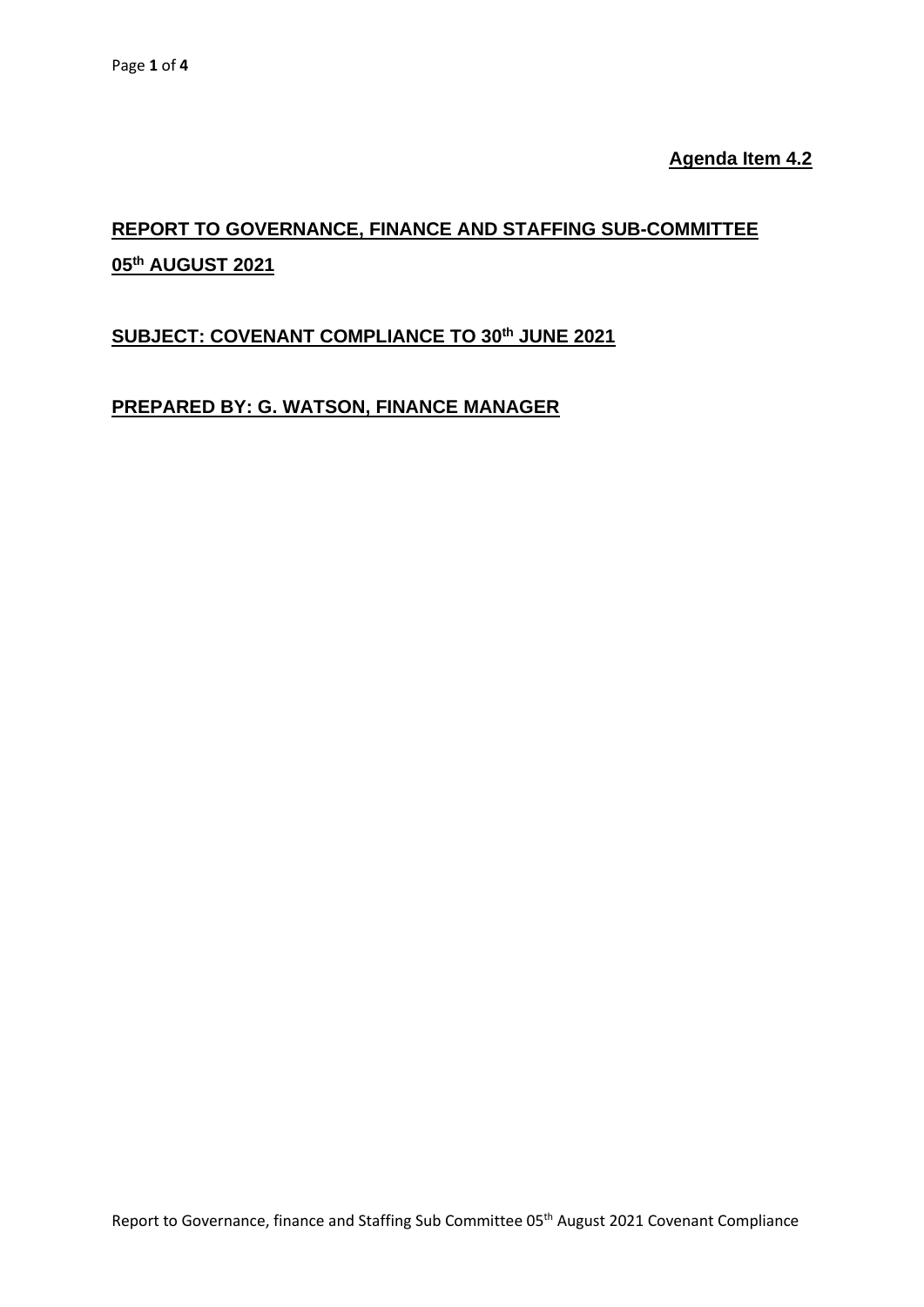This report informs the Management Committee of the Associations compliance with our banking covenants, as set out in our loan agreements with the Triodos Bank.

A Covenant is a condition of a loan that lender uses to monitor a borrower's performance during the period covered by the loan. The covenants are detailed in the attached papers.

Yorkhill Housing Association Ltd is complying with all of its loan covenants with Triodos Bank as at 30<sup>th</sup> June 2021.

The Management Committee is asked to note the Association's compliance with its banking covenants to 30<sup>th</sup>June 2021.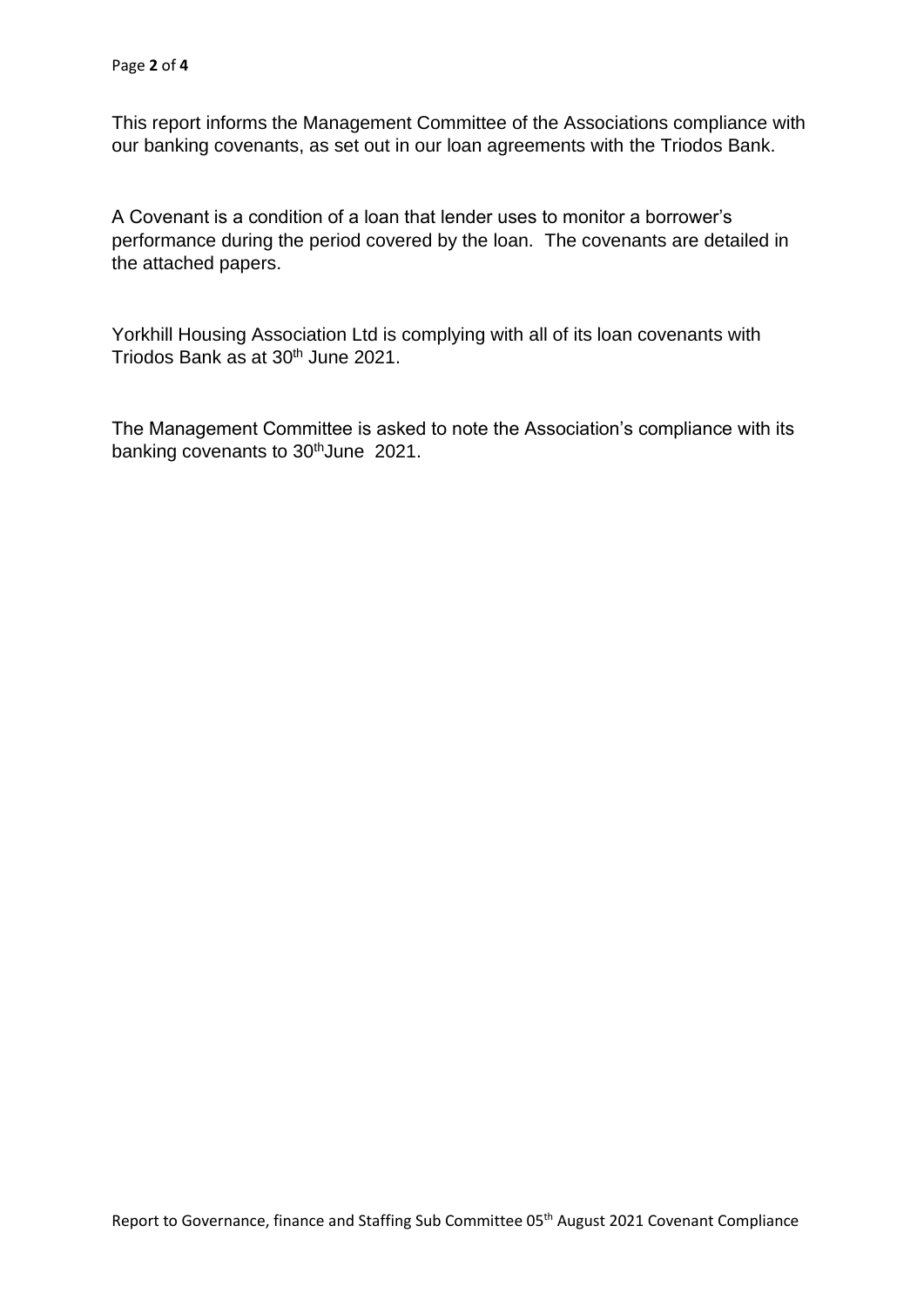## **TRIODOS LOAN COVENANT REPORT**

#### **Triodos Covenants at 30th June 2021**

The Association will satisfy the loan covenants with Triodos as at 30.06.21

#### **1. Interest Cover**

The interest cover ratio is the measure of the Association`s ability to meet its interest payments:

| <b>Operating Surplus</b>                                | 6,817      |
|---------------------------------------------------------|------------|
| Add back depreciation of housing properties             | 128,924    |
| Add back gain/deduct loss on disposals of properties    | 0          |
| Deduct amortisation of public sector grant              | $-71,850$  |
| Deduct any payment made in year towards Pension deficit | $-23,602$  |
| <b>Adjusted Operating Surplus</b>                       | 40,289     |
| Interest Payable                                        | 7,441      |
| <b>Interest Receivable</b>                              | 0          |
| Net Interest payable                                    | 7,441      |
| <b>Interest Cover</b>                                   | 5.41       |
| Covenant                                                | 1.1        |
| Covenant satisfied                                      | <b>YES</b> |

#### **2. Debt Service Cover**

The debt service coverage ratio is the ration of cash available for debt servicing to interest, principal and lease:

| <b>Adjusted Operating Surplus</b> | 40,289 |
|-----------------------------------|--------|
| Net Interest Paid                 | 7,441  |